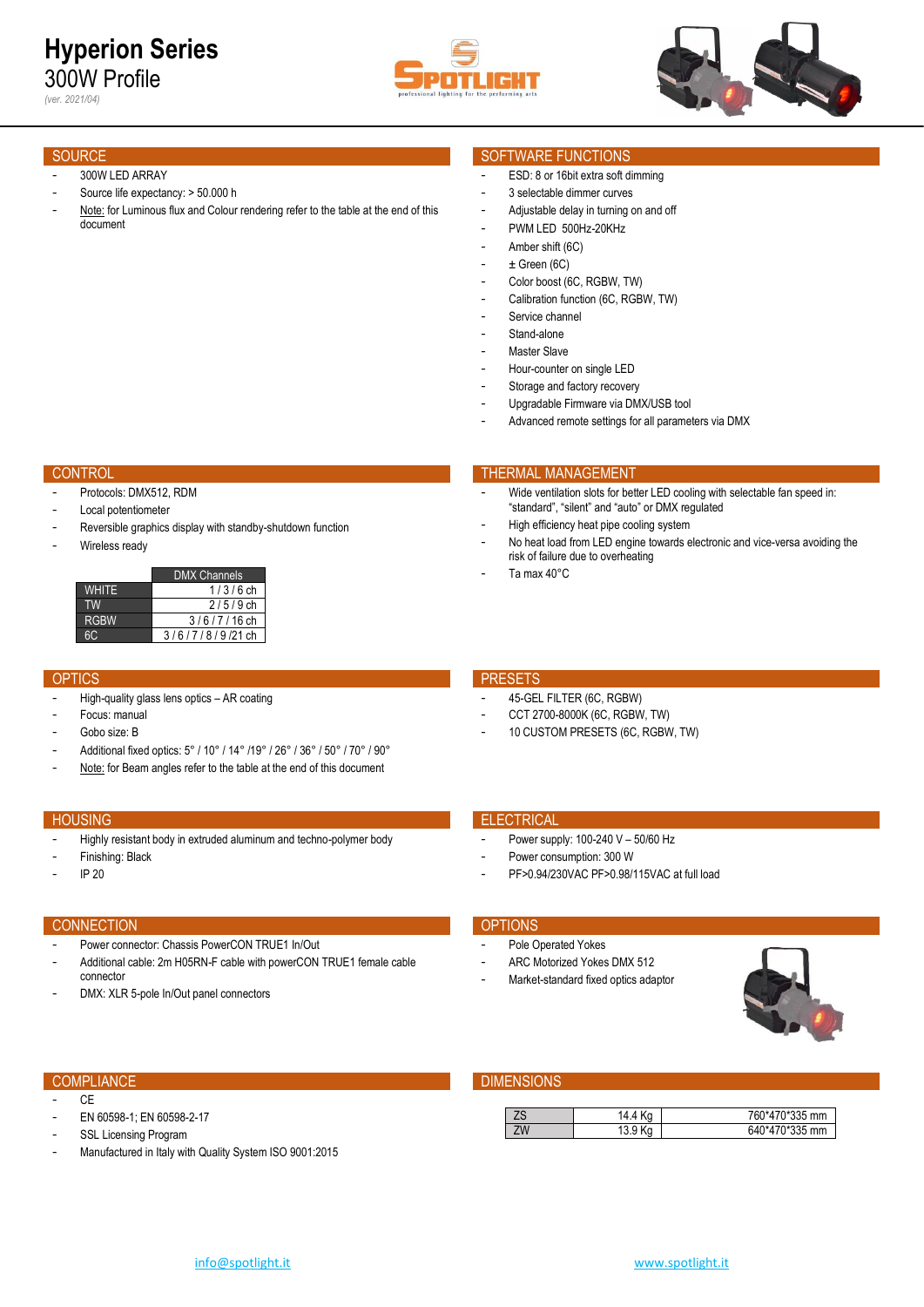



## DMX chart

*(ver. 2021/04)*

|                 |               | <b>WHITE</b>   |                    |               | <b>TUNABLE WHITE</b> |                    |
|-----------------|---------------|----------------|--------------------|---------------|----------------------|--------------------|
|                 | 1CH           | 3CH            | 6CH                | EASY          | <b>SPLIT</b>         | <b>FULL</b>        |
|                 | 8 BIT         | 8 BIT          | <b>16 BIT</b>      | 8 BIT         | 8 BIT                | 16 BIT             |
| ch              | <b>DIMMER</b> | <b>DIMMER</b>  | <b>DIMMER</b>      | <b>DIMMER</b> | <b>DIMMER</b>        | <b>DIMMER</b>      |
| 2 <sub>ch</sub> |               | <b>STROBO</b>  | <b>DIMMER FINE</b> | <b>CCT</b>    | <b>WW</b>            | <b>DIMMER FINE</b> |
| 3 <sub>ch</sub> |               | <b>SERVICE</b> | DELAY              |               | <b>CW</b>            | CCT                |
| 4 ch            |               |                | <b>FAN</b>         |               | <b>STROBO</b>        | $WW +/-$           |
| 5 ch            |               |                | <b>STROBO</b>      |               | <b>SERVICE</b>       | $CW +/-$           |
| 6 ch            |               |                | <b>SERVICE</b>     |               |                      | <b>DELAY</b>       |
| 7 ch            |               |                |                    |               |                      | <b>FAN</b>         |
| 8 ch            |               |                |                    |               |                      | <b>STROBO</b>      |
|                 |               |                |                    |               |                      |                    |

|                 |               | <b>WHITE</b>   |                    | <b>TUNABLE WHITE</b> |                |                    |  |  |  |  |  |
|-----------------|---------------|----------------|--------------------|----------------------|----------------|--------------------|--|--|--|--|--|
|                 | 1CH           | 3CH            | 6CH                | EASY                 | <b>SPLIT</b>   | <b>FULL</b>        |  |  |  |  |  |
|                 | 8 BIT         | 8 BIT          | <b>16 BIT</b>      | 8 BIT                | 8 BIT          | <b>16 BIT</b>      |  |  |  |  |  |
| $1$ ch          | <b>DIMMER</b> | <b>DIMMER</b>  | <b>DIMMER</b>      | <b>DIMMER</b>        | <b>DIMMER</b>  | <b>DIMMER</b>      |  |  |  |  |  |
| 2 <sub>ch</sub> |               | <b>STROBO</b>  | <b>DIMMER FINE</b> | <b>CCT</b>           | <b>WW</b>      | <b>DIMMER FINE</b> |  |  |  |  |  |
| 3 <sub>ch</sub> |               | <b>SERVICE</b> | <b>DELAY</b>       |                      | <b>CW</b>      | CCT                |  |  |  |  |  |
| 4 <sub>ch</sub> |               |                | <b>FAN</b>         |                      | <b>STROBO</b>  | $WW +/-$           |  |  |  |  |  |
| 5 <sub>ch</sub> |               |                | <b>STROBO</b>      |                      | <b>SERVICE</b> | $CW +/-$           |  |  |  |  |  |
| 6 <sub>ch</sub> |               |                | <b>SERVICE</b>     |                      |                | <b>DELAY</b>       |  |  |  |  |  |
| 7 <sub>ch</sub> |               |                |                    |                      |                | <b>FAN</b>         |  |  |  |  |  |
| 8 ch            |               |                |                    |                      |                | <b>STROBO</b>      |  |  |  |  |  |
| 9 ch            |               |                |                    |                      |                | <b>SERVICE</b>     |  |  |  |  |  |
|                 |               |                |                    |                      |                |                    |  |  |  |  |  |

|                  | <b>RGBW</b>          |                   |                |                |                      |  |  |  |  |  |  |  |  |
|------------------|----------------------|-------------------|----------------|----------------|----------------------|--|--|--|--|--|--|--|--|
|                  | <b>EASY</b>          | <b>HSI</b>        | <b>CMY</b>     | <b>RGBW</b>    | <b>FULL</b>          |  |  |  |  |  |  |  |  |
|                  | 8 BIT                | 8 BIT             | 8 BIT          | 8 BIT          | <b>16 BIT</b>        |  |  |  |  |  |  |  |  |
| $1$ ch           | <b>DIMMER</b>        | <b>DIMMER</b>     | <b>DIMMER</b>  | <b>DIMMER</b>  | <b>DIMMER</b>        |  |  |  |  |  |  |  |  |
| $2$ ch           | <b>CCT</b>           | <b>HUE</b>        | <b>CYAN</b>    | <b>RED</b>     | <b>DIMMER FINE</b>   |  |  |  |  |  |  |  |  |
| 3 <sub>ch</sub>  | <b>COLOUR PRESET</b> | <b>HUE FINE</b>   | <b>MAGENTA</b> | <b>GREEN</b>   | <b>RED</b>           |  |  |  |  |  |  |  |  |
| 4 ch             |                      | <b>SATURATION</b> | YELLOW         | <b>BLUE</b>    | <b>RED FINE</b>      |  |  |  |  |  |  |  |  |
| 5 <sub>ch</sub>  |                      | <b>STROBO</b>     | <b>STROBO</b>  | <b>WHITE</b>   | <b>GREEN</b>         |  |  |  |  |  |  |  |  |
| 6 ch             |                      | <b>SERVICE</b>    | <b>SERVICE</b> | <b>STROBO</b>  | <b>GREEN FINE</b>    |  |  |  |  |  |  |  |  |
| 7 ch             |                      |                   |                | <b>SERVICE</b> | <b>BLUE</b>          |  |  |  |  |  |  |  |  |
| 8 ch             |                      |                   |                |                | <b>BLUE FINE</b>     |  |  |  |  |  |  |  |  |
| 9 <sub>ch</sub>  |                      |                   |                |                | <b>WHITE</b>         |  |  |  |  |  |  |  |  |
| $10$ ch          |                      |                   |                |                | <b>WHITE FINE</b>    |  |  |  |  |  |  |  |  |
| $11$ ch          |                      |                   |                |                | CCT                  |  |  |  |  |  |  |  |  |
| $12$ ch          |                      |                   |                |                | <b>COLOUR PRESET</b> |  |  |  |  |  |  |  |  |
| 13 <sub>ch</sub> |                      |                   |                |                | <b>DELAY</b>         |  |  |  |  |  |  |  |  |
| $14$ ch          |                      |                   |                |                | <b>FAN</b>           |  |  |  |  |  |  |  |  |
| $15$ ch          |                      |                   |                |                | <b>STROBO</b>        |  |  |  |  |  |  |  |  |
| $16$ ch          |                      |                   |                |                | <b>SERVICE</b>       |  |  |  |  |  |  |  |  |

|                  | <b>EASY</b>          | <b>CMY</b>     | <b>RGB</b>     | <b>HSI</b>        | <b>RGBACL</b>  | <b>THEATER</b>     | <b>FULL</b>          |
|------------------|----------------------|----------------|----------------|-------------------|----------------|--------------------|----------------------|
|                  | 8 BIT                | 8 BIT          | 8 BIT          | 8 BIT             | 8 BIT          | <b>16 BIT</b>      | <b>16 BIT</b>        |
| $1$ ch           | <b>DIMMER</b>        | <b>DIMMER</b>  | <b>DIMMER</b>  | <b>DIMMER</b>     | <b>DIMMER</b>  | <b>DIMMER</b>      | <b>DIMMER</b>        |
| 2 <sub>ch</sub>  | <b>CCT</b>           | <b>CYAN</b>    | <b>RED</b>     | <b>HUE</b>        | <b>RED</b>     | <b>DIMMER FINE</b> | <b>DIMMER FINE</b>   |
| 3 ch             | <b>COLOUR PRESET</b> | <b>MAGENTA</b> | <b>GREEN</b>   | <b>HUE FINE</b>   | <b>GREEN</b>   | <b>CCT</b>         | <b>RED</b>           |
| 4 ch             |                      | <b>YELLOW</b>  | <b>BLUE</b>    | <b>SATURATION</b> | <b>BLUE</b>    | +/- GREEN          | <b>RED FINE</b>      |
| 5 <sub>ch</sub>  |                      | <b>STROBO</b>  | <b>STROBO</b>  | CCT               | <b>AMBER</b>   | <b>DELAY</b>       | <b>GREEN</b>         |
| 6 ch             |                      | <b>SERVICE</b> | <b>SERVICE</b> | <b>STROBO</b>     | <b>CYAN</b>    | <b>FAN</b>         | <b>GREEN FINE</b>    |
| 7 ch             |                      |                |                | <b>SERVICE</b>    | LIME           | <b>STROBO</b>      | <b>BLUE</b>          |
| 8 ch             |                      |                |                |                   | <b>STROBO</b>  | <b>SERVICE</b>     | <b>BLUE FINE</b>     |
| 9 ch             |                      |                |                |                   | <b>SERVICE</b> |                    | AMBER                |
| $10$ ch          |                      |                |                |                   |                |                    | AMBER FINE           |
| 11 ch            |                      |                |                |                   |                |                    | <b>CYAN</b>          |
| $12$ ch          |                      |                |                |                   |                |                    | <b>CYAN FINE</b>     |
| 13 <sub>ch</sub> |                      |                |                |                   |                |                    | <b>LIME</b>          |
| 14 ch            |                      |                |                |                   |                |                    | <b>LIME FINE</b>     |
| $15$ ch          |                      |                |                |                   |                |                    | <b>COLOUR PRESET</b> |
| 16 <sub>ch</sub> |                      |                |                |                   |                |                    | <b>CCT</b>           |
| 17 ch            |                      |                |                |                   |                |                    | +/- GREEN            |
| 18 <sub>ch</sub> |                      |                |                |                   |                |                    | <b>DELAY</b>         |
| 19 ch            |                      |                |                |                   |                |                    | FAN                  |
| 20 <sub>ch</sub> |                      |                |                |                   |                |                    | <b>STROBO</b>        |
| 21 ch            |                      |                |                |                   |                |                    | <b>SERVICE</b>       |